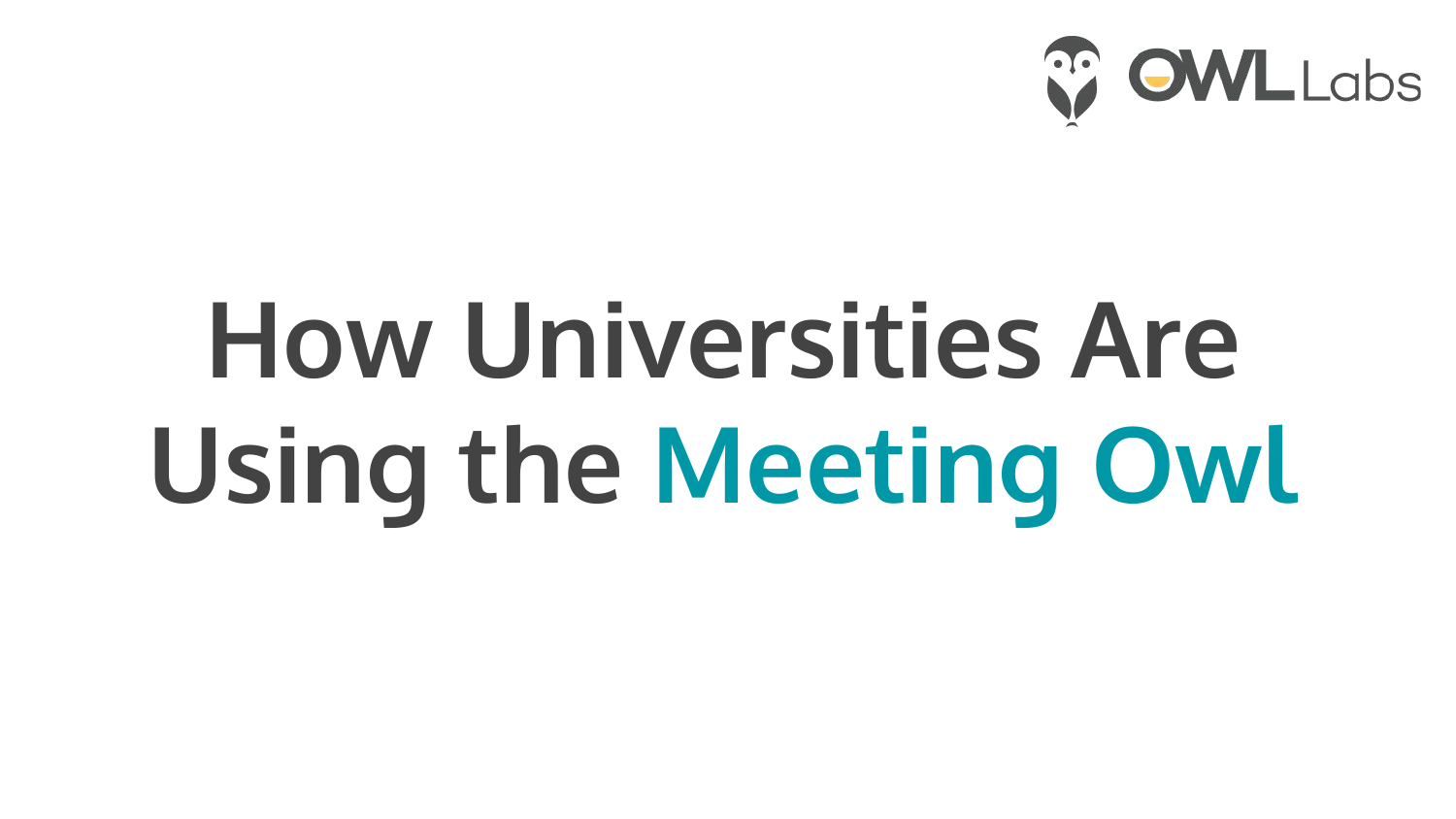### **MIT Sloan:** Connect a Distributed Team

**Customer:** Cyndi Chan Gately, Associate Director of Finance, Administration and Planning at the MIT Sloan School of Management.

**What does your team do?** We are the Office of Executive Education and are responsible for the non-degreed program that provides education to mid-level to senior-level executives.

**How do you use the Meeting Owl?** We use the Meeting Owl internally to better communicate with each other. Our Meeting Owl is part of any internal staff meeting where team members are attending remotely. We also use it for meetings with other MIT staff, faculty, and clients.

**What does a typical meeting using the Meeting Owl look like?** We typically have four to eight people in the room on campus with the Meeting Owl, and one to five people dialing in remotely.

**Why is the Meeting Owl the solution for you?** The

Meeting Owl is significantly easier to use than our existing built-in room system. Both are available, but the Meeting Owl is easier to quickly start a meeting. It is also small enough to carry for when we have meetings in rooms that are not equipped with a built-in system.



**Massachusetts** Institute of **Technology**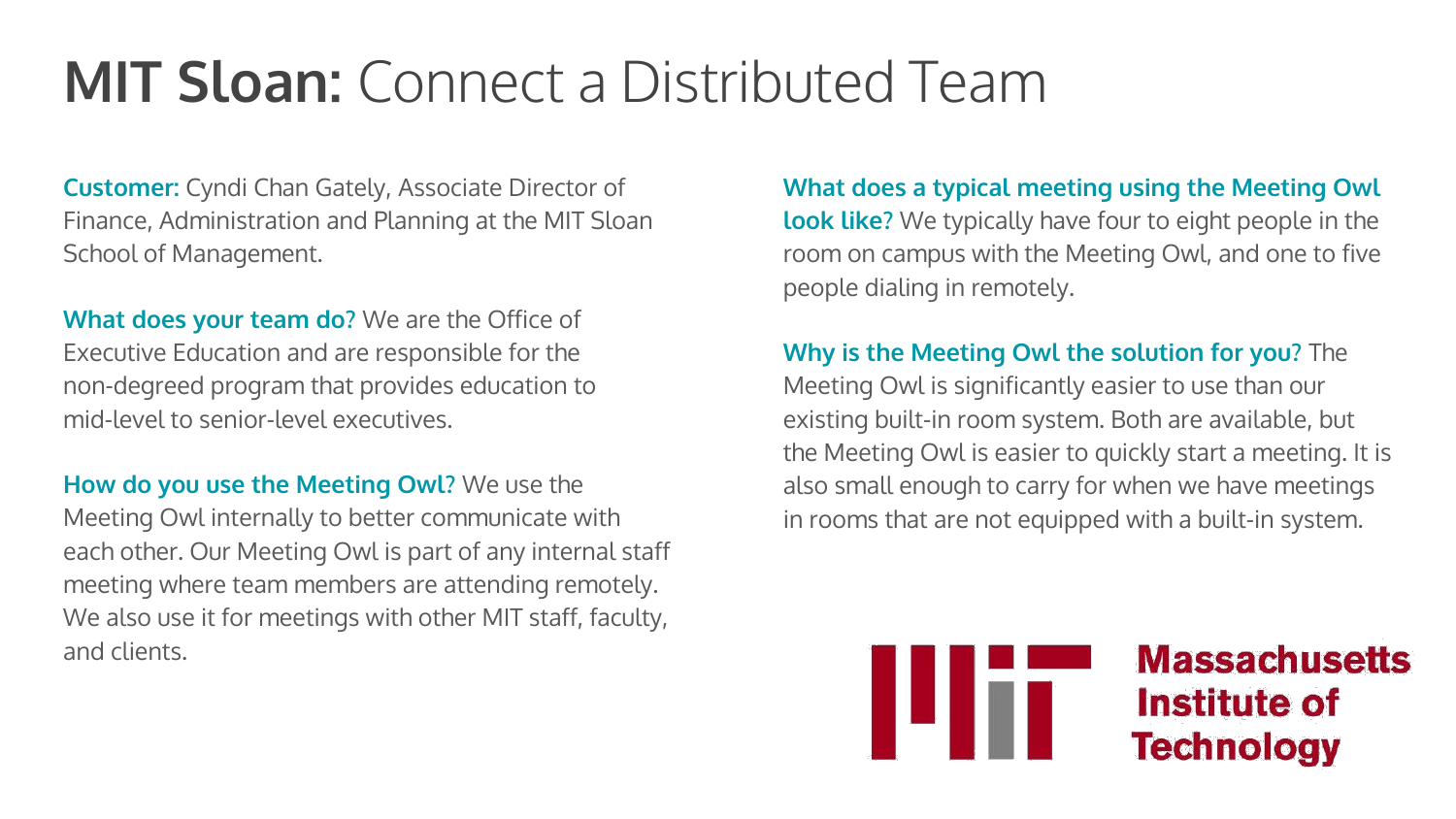### **UPenn:** Conduct Research With Other Universities

**Customer:** Frederic Bushman, Chairman of the Microbiology Department at the Perelman School of Medicine at the University of Pennsylvania

**What does your team do?** We conduct research across the field of microbiology.

**How do you use the Meeting Owl?** The Meeting Owl is available for teams to check out, and is used across the department by a number of different groups.

One of the the teams using it most heavily consists of five researchers on campus. This group is working with a number of other universities and international collaborators to research human gene therapy.

#### **Why do you like the Meeting Owl in your**

**classrooms?** The Meeting Owl allows our remote contributors to better see and hear our researchers on campus, which leads to better and more productive conversations.

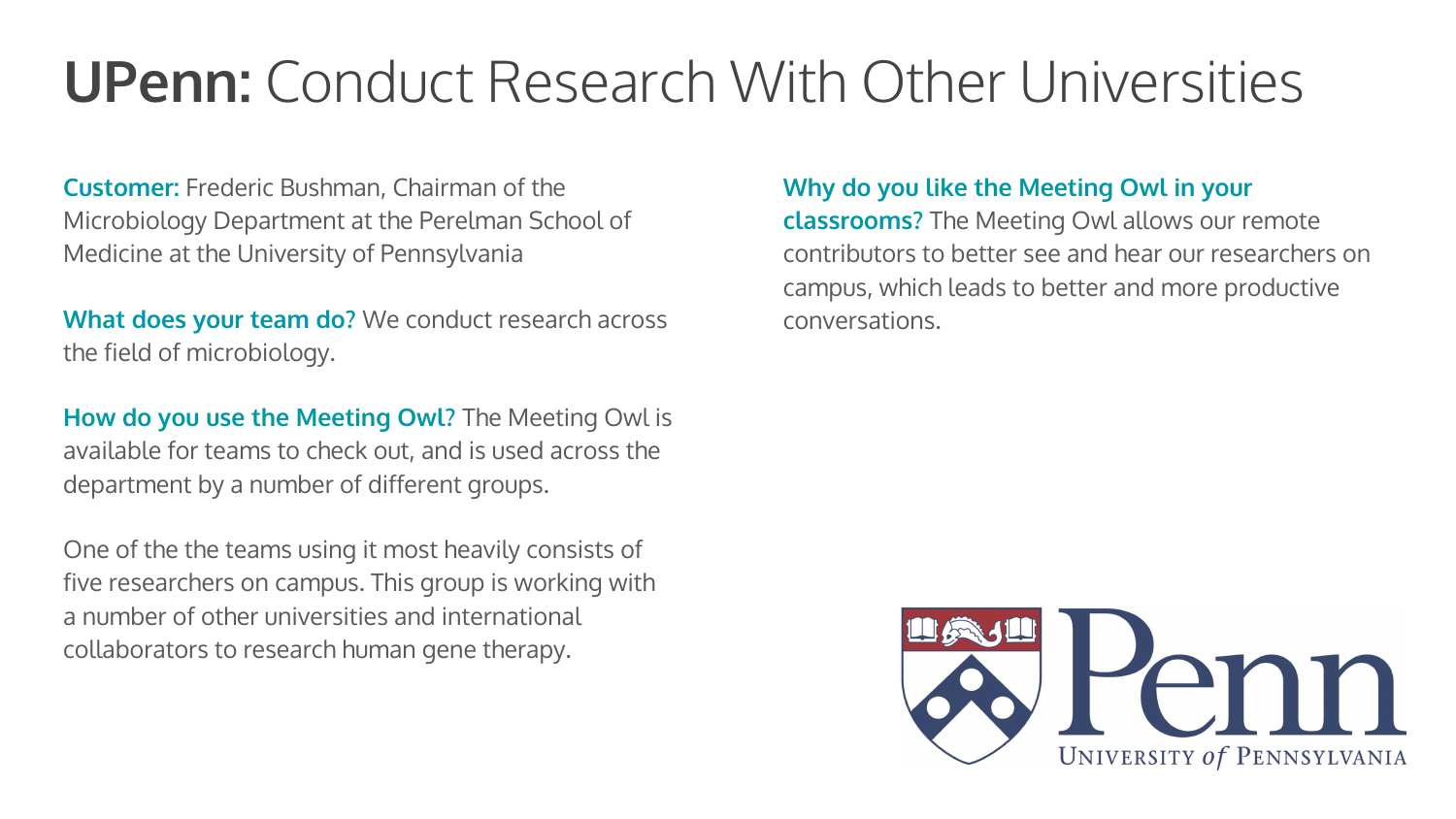### **Kansas State:** Enable Synchronous Distance Courses

**Customer:** Nate Scherman, IT Manager at the Kansas State University Olathe Campus.

**What does your team do?** We are responsible for supporting the IT and audio visual needs for the Olathe campus.

**How do you use the Meeting Owl?** We use the

Meeting Owl primary for synchronous distance courses. Most often, we have eight to ten students in a classroom on campus, connecting to an instructor and other students at our main campus in Manhattan, KS.

We also have classes where the instructor and a handful of students are in a Olathe meeting room using the Meeting Owl to connect with 15+ remote students who are joining via their personal devices.

#### **Why do you like the Meeting Owl in your**

**classrooms?** Over 85% of our classes meet with external instructors and/or students during the current Spring 2018 semester. The classes that use a Meeting Owl enjoy the improved interaction over a standard camera at the front of the room.

Additionally the ease of setup, portability, compatibility with Windows and Mac OS, and seamless integration with Zoom are all benefits of the Meeting Owl over the alternative solutions we also have at our campus.

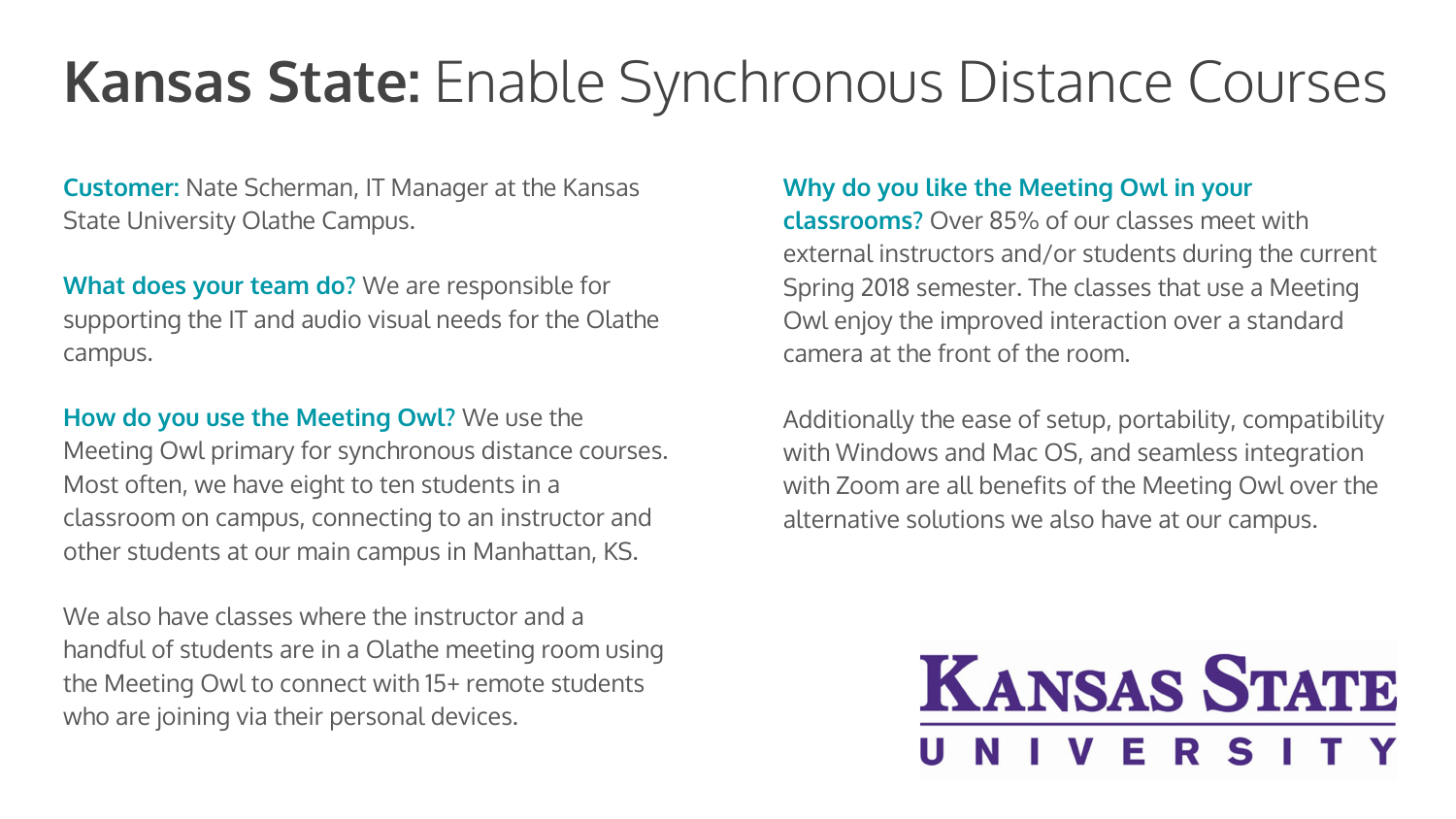### **USC:** Collaborate in Theatrical Production Meetings

**Customer:** Els Collins, Associate Professor of Theater Practice and the Head of Production at the University of Southern California School of Dramatic Arts

**What does your team do?** We are responsible for producing 20 theatrical productions each year.

**How do you use the Meeting Owl?** The Meeting Owl is used by our on campus teams to collaborate with guest designers, as well as conduct interviews with prospective students.

**What does a typical meeting using the Meeting Owl** 

**look like?** A production meeting using the Meeting Owl will typically include two to fifteen students, staff and faculty in the room, and a remote guest designer.

#### **Why is the Meeting Owl the solution for you?** Before

using the Meeting Owl, we would include our remote designers by holding up a cell phone. We would struggle to hear the person's voice, and the experience was alienating for them as their presence was minimized.

Since adding the Meeting Owl to our meetings, guest designers are able to effectively be at the production meetings even when they are remote. The sound quality and tracking of the speakers makes it more inclusive and it has dramatically improved our meetings.

> **USCSchool** of Dramatic Arts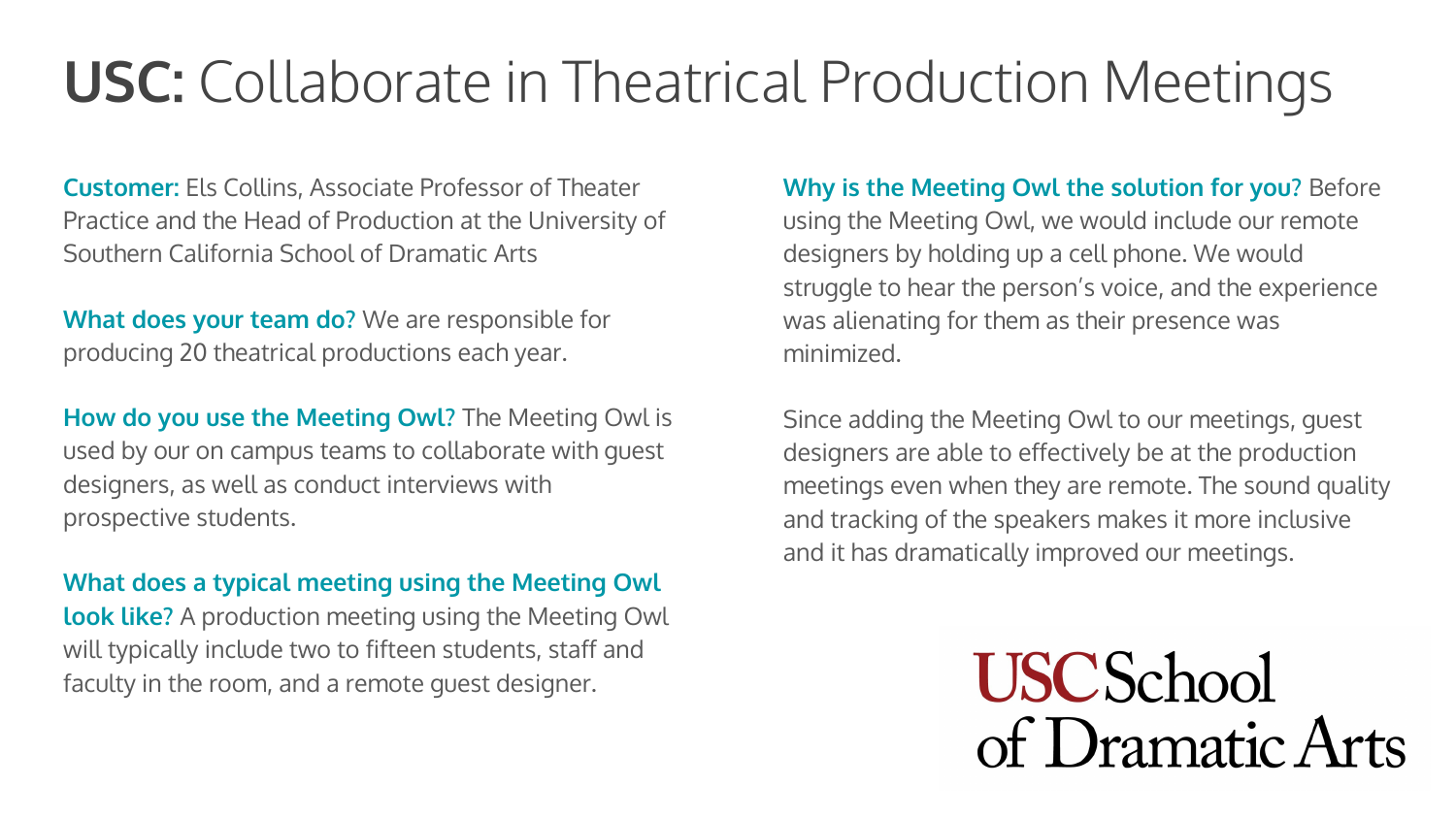# **University of Kentucky:** Support University Expansion

**Customer:** Stephen Welch, Manager of Academic Technology for the College of Medicine at the University of Kentucky.

**What does your team do?** We provide academic technology support for the medical school as well as web programming.

**How do you use the Meeting Owl?** We use the Meeting Owl for small meetings and small group teaching activities. We are expanding our medical school to remote campuses, and need to be able to easily communicate to remote locations.

As our expansion continues, we will be using the Meeting Owl for admission committee meetings, curriculum meetings, and also for student small group activities with remote learners.

**Why do you like the Meeting Owl?** Previously we had a different 360° solution which cost around \$4,000. Our original plan was to outfit our small meeting rooms with three or four of these solutions, and we would move them around to rooms as we needed them.

When we tested the Meeting Owl, participants liked its automatic speaker focus and 360° panorama better than the more expensive alternative. The audio is also great. Due to its reasonable price, we decided to purchase ten Meetings Owls to outfit each small group room at our remote campus. We also have a couple at our main campus and will likely be purchasing more in the future.

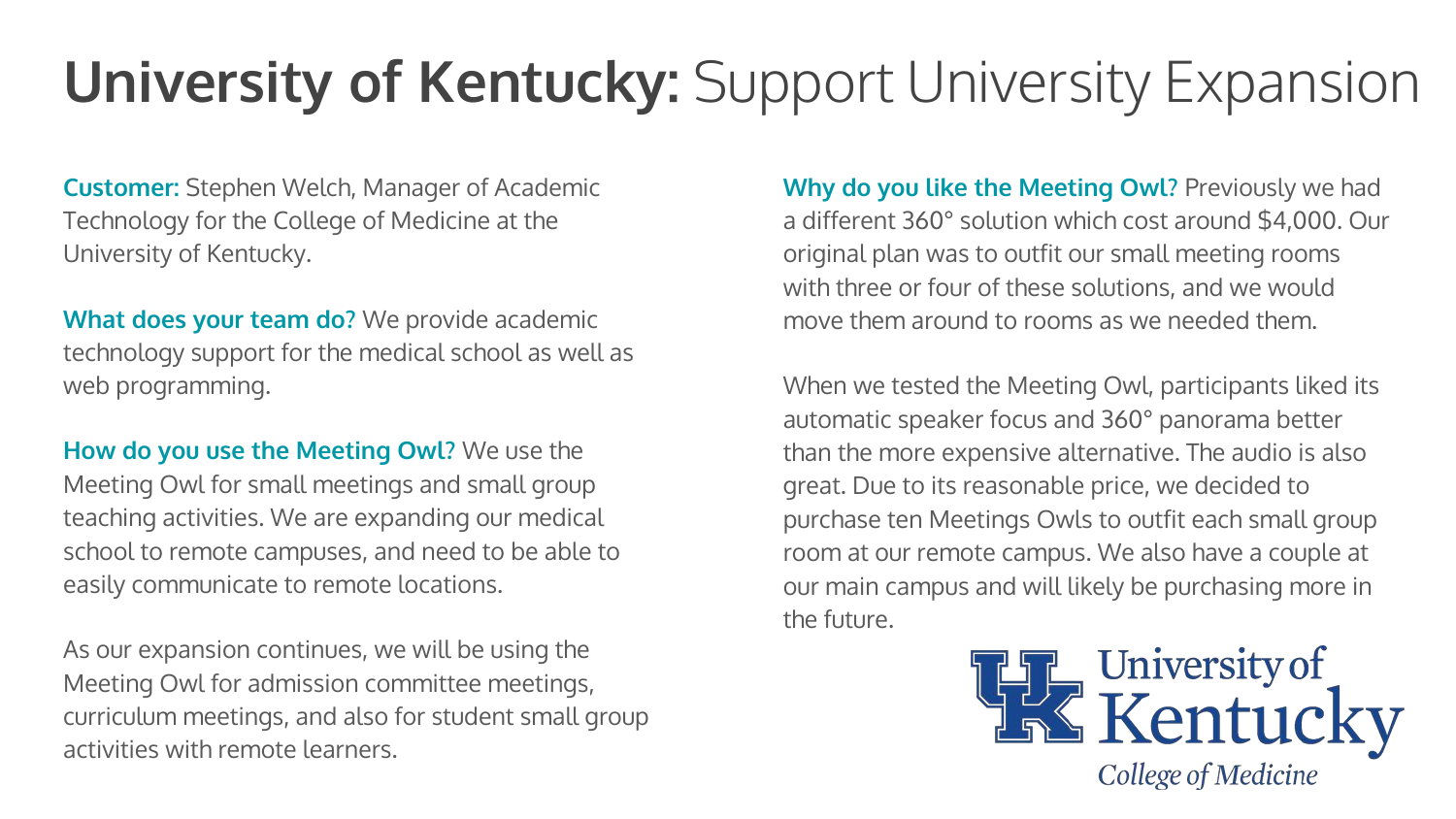## **Mount St. Joseph:** Conduct Remote Interviews

**Customer:** Joe O'Neil, Client Service Representative in the media services group at Mount St. Joseph University

**What does your team do?** We are responsible for all mobile media support at the university. This include delivery, setup, testing, take down and storage of all media equipment.

**How do you use the Meeting Owl?** The Meeting Owl has been used for conducting interviews for positions at the university. Most recently this was for an open cabinet potion on our President's Cabinet board.

**What does a typical meeting using the Meeting Owl** 

**look like?** An interview with the Meeting Owl generally includes five to six search committee members and a hiring manager in the room, as well as the candidate who is being interviewed remotely.

#### **Why is the Meeting Owl the solution for you?** The

Meeting Owl has two benefits. First, it allows us to use a smaller conference room where the search committee members can sit around a conference room table, as opposed to being lined up in front of a webcam. This gives a more natural feel to the meeting.

Second, there's less equipment to bring and less set up. We used to set up a webcam, tripod, USB extension cables, computer speakers and audio extension cables. We'd also had to rearranging the conference room furniture. Now we just bring the Meeting Owl and a computer.



**MOUNT ST. JOSEPH** UNIVERSITY